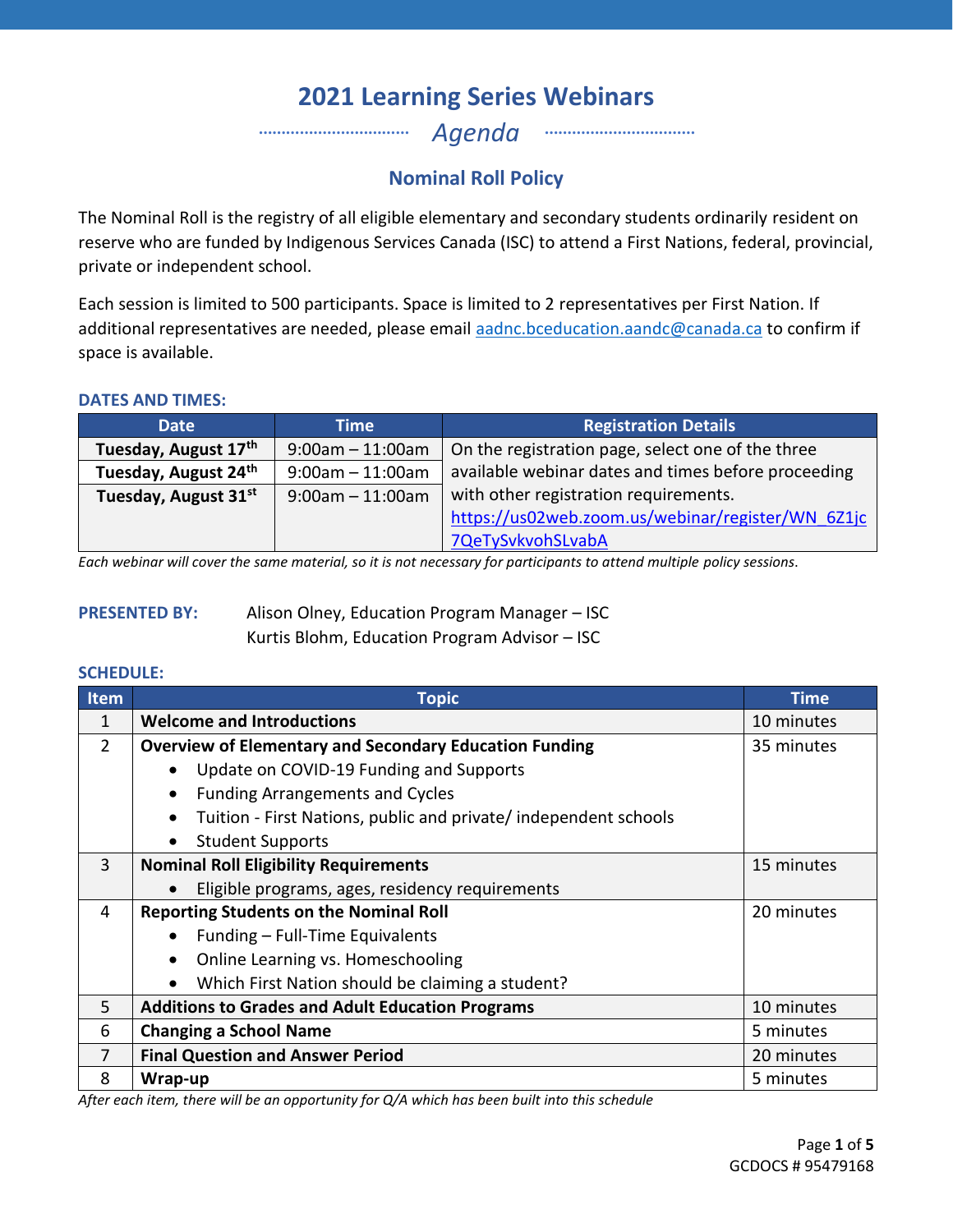*Agenda* …………………………… ……………………………

### **Accommodation Supports**

Accommodation supports are for students who are school aged that are enrolled in and are attending a grade within K4 to Grade 12 and have to attend school away from their home communities.

Each session is limited to 500 participants. Space is limited to 2 representatives per First Nation. If additional representatives are needed, please email [aadnc.bceducation.aandc@canada.ca](mailto:aadnc.bceducation.aandc@canada.ca) to confirm if space is available.

#### **DATES AND TIMES:**

| <b>Date</b>          | Time                              | <b>Registration Details</b>                         |
|----------------------|-----------------------------------|-----------------------------------------------------|
| Tuesday, August 17th | $1:00 \text{pm} - 2:00 \text{pm}$ | On the registration page, select one of the three   |
| Tuesday, August 24th | $1:00 \text{pm} - 2:00 \text{pm}$ | available webinar dates and times before proceeding |
| Tuesday, August 31st | $1:00 \text{pm} - 2:00 \text{pm}$ | with other registration requirements.               |
|                      |                                   | https://us02web.zoom.us/webinar/register/WN CpAF    |
|                      |                                   | YfokSeyd5 4q9g9LtQ                                  |

*Each webinar will cover the same material, so it is not necessary for participants to attend multiple accommodation supports sessions*.

**PRESENTED BY:** Alison Olney, Education Program Manager – ISC

Philip Wong, A/Education Program Advisor – ISC

#### **SCHEDULE:**

| <b>Item</b> | <b>Topic</b>                                          | <b>Time</b> |  |
|-------------|-------------------------------------------------------|-------------|--|
| 1           | <b>Welcome and Introductions</b>                      | 10 minutes  |  |
| 2           | <b>Overview of Accommodation Services</b>             | 15 minutes  |  |
|             | <b>Eligibility Requirements</b>                       |             |  |
|             | <b>Circumstances for Accommodation Services</b>       |             |  |
|             | Pre-Approved Accommodation List                       |             |  |
|             | How to Submit Accommodation Requests                  |             |  |
|             | Case Study Examples - Q&A                             |             |  |
| 3           | <b>Question and Answer - Policy</b><br>10 minutes     |             |  |
| 4           | <b>EIS / PDF Instructions</b><br>10 minutes           |             |  |
| 5           | <b>Final Question and Answer Period</b><br>10 minutes |             |  |
| 6           | 5 minutes<br>Wrap-Up                                  |             |  |

*After each item, there will be an opportunity for Q/A which has been built into this schedule*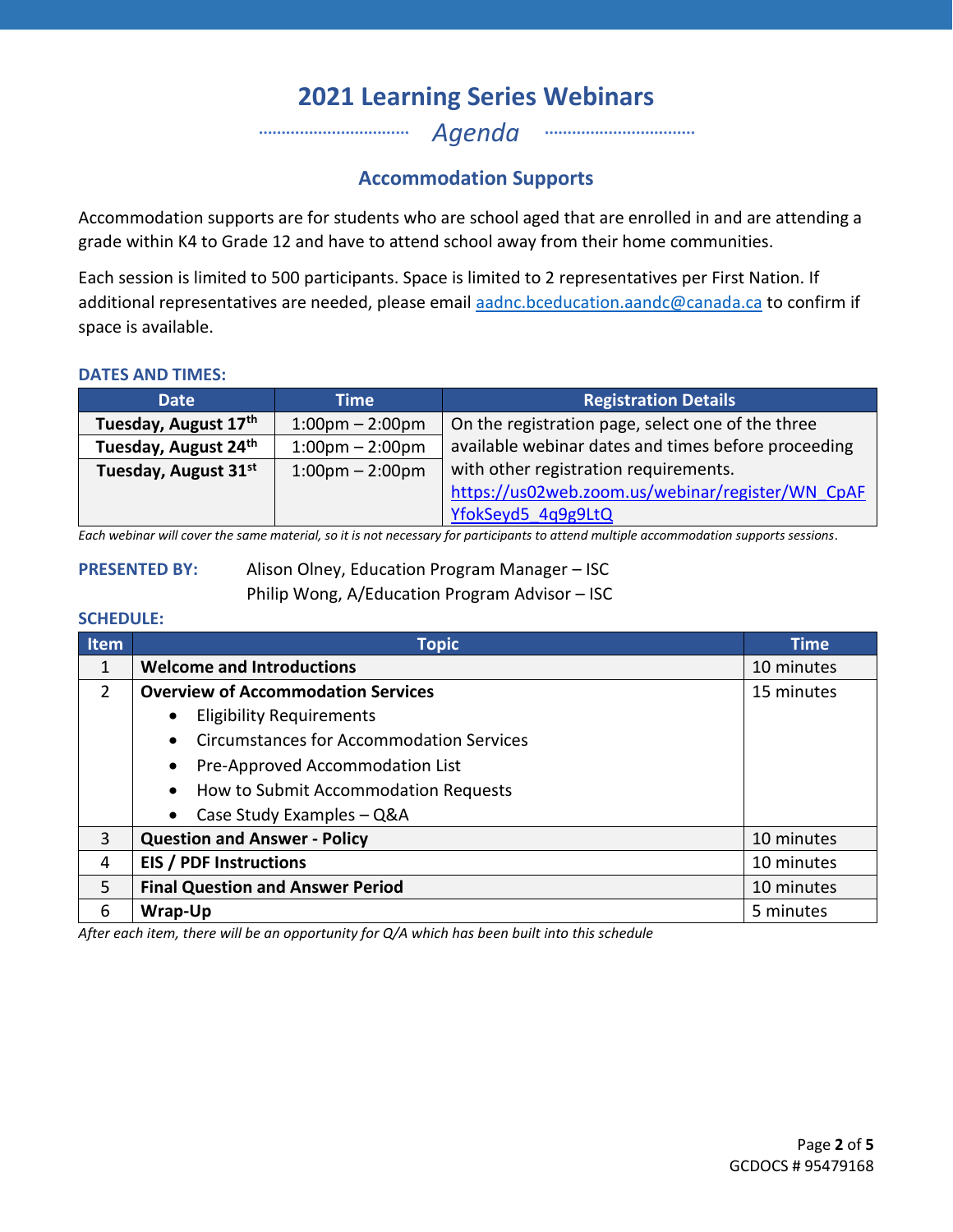*Agenda* …………………………… ……………………………

## **Education Information System (EIS)**

The Education Information System (EIS) is an in-house departmental information system that is used to prepare, receive, process, and approve education proposals and reports from funding recipients for Kindergarten to grade 12 education and post-secondary education.

Each session is limited to 500 participants. Space is limited to 2 representatives per First Nation. If additional representatives are needed, please email [aadnc.bceducation.aandc@canada.ca](mailto:aadnc.bceducation.aandc@canada.ca) to confirm if space is available.

#### **DATES AND TIMES:**

| <b>Date</b>                                       | Time                  | <b>Registration Details</b>                       |
|---------------------------------------------------|-----------------------|---------------------------------------------------|
| Wednesday, August 18th                            | $9:00am - 11:00am$    | On the registration page, select one of the three |
| Wednesday, August 25th                            | $9:00$ am $-11:00$ am | available webinar dates and times before          |
| Wednesday, September 1st<br>$9:00$ am $-11:00$ am |                       | proceeding with other registration requirements.  |
|                                                   |                       | https://us02web.zoom.us/webinar/register/WN       |
|                                                   |                       | CkPAkbSiSyW5MAXf7LNU9g                            |

*Each webinar will cover the same material, so it is not necessary for participants to attend multiple EIS sessions*.

**PRESENTED BY:** Cari Locke, Master Trainer – ISC Ian Fernie, ERAS Senior Business Analyst – ISC Kathy Gagnier, BI Solution Trainer – ISC

#### **SCHEDULE:**

| Item           | <b>Topic</b>                                                                  | <b>Time</b> |
|----------------|-------------------------------------------------------------------------------|-------------|
| 1              | <b>Welcome and Introductions</b>                                              | 10 minutes  |
| $\overline{2}$ | <b>Overview of EIS</b>                                                        | 10 minutes  |
| 3              | <b>Access Process</b>                                                         | 5 minutes   |
| 4              | <b>Online Programs</b><br>5 minutes                                           |             |
| 5              | <b>Common Modules</b><br>5 minutes                                            |             |
| 6              | <b>Nominal Roll Common Elements</b>                                           | 25 minutes  |
|                | Adding a Reporting Organization - Sub Report                                  |             |
|                | Add Delivery Organization                                                     |             |
|                | Add a Student<br>$\bullet$                                                    |             |
| 7              | <b>Nominal Roll Student Records</b><br>25 minutes                             |             |
| 8              | <b>Overview of Education Reporting Analysis Solution (ERAS)</b><br>20 minutes |             |
| 9              | <b>Final Question and Answer Period</b><br>10 minutes                         |             |
| 10             | 5 minutes<br>Wrap-up                                                          |             |

*After each item, there will be an opportunity for Q/A which has been built into this schedule*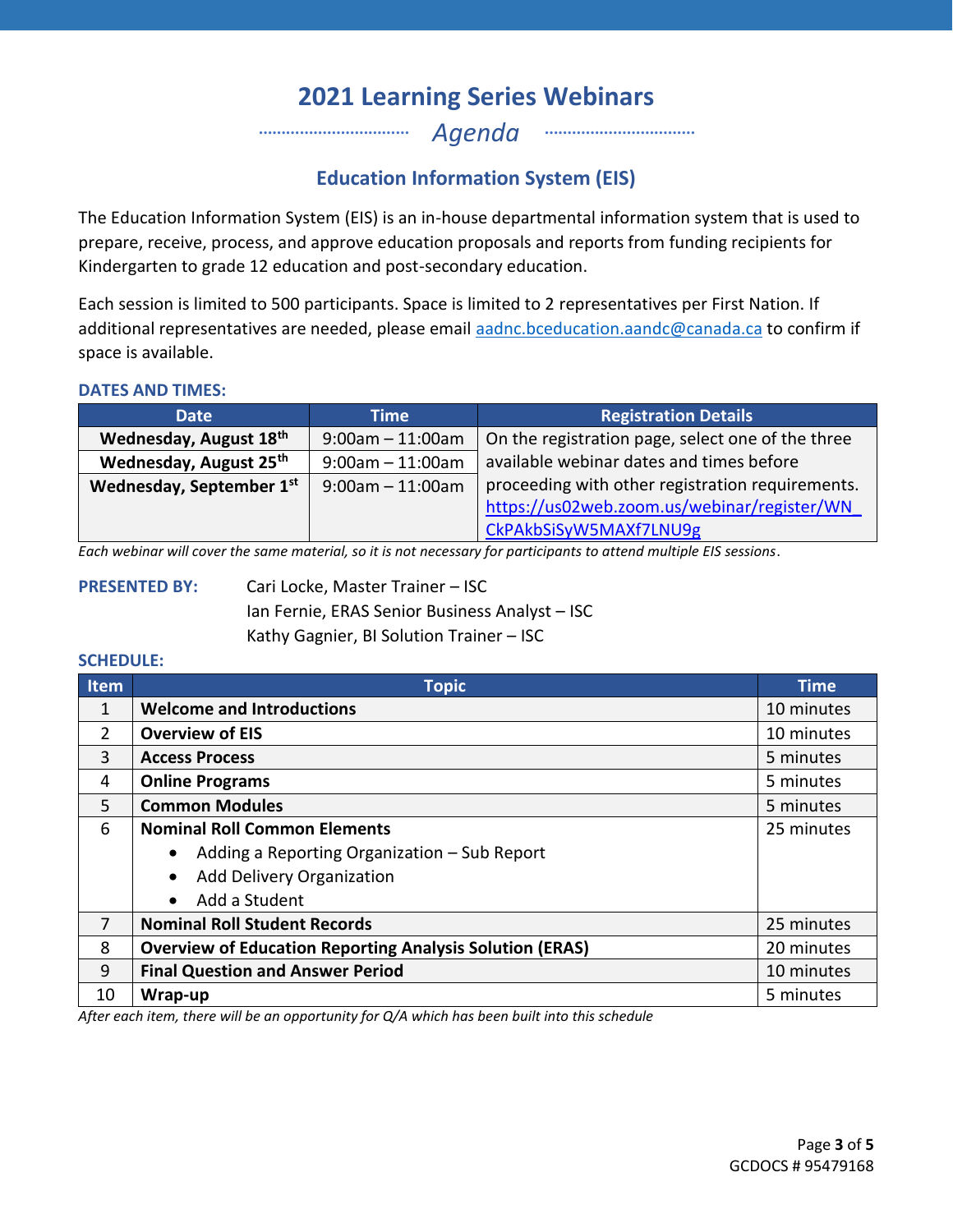*Agenda*

…………………………… ……………………………

**Joint Verification Process (JVP)**



JVP was introduced in the 2019-2020 school year as part of the British Columbia Tripartite Education Agreement (BCTEA). As the Nominal Roll drives funding, the JVP is an important process between the First Nation and local school districts to ensure that all students are appropriately entered/accounted for and that funding is calculated accurately. This webinar will provide both parties an opportunity to hear about information that can impact the Joint Verification Process and ensure both First Nations and school districts have the same understanding of roles and responsibilities.

Each session is limited to 500 participants. Space is limited to 2 representatives per First Nation and School District (Secretary treasurers and Indigenous Education Directors/Managers). If additional representatives are needed, please email [aadnc.bceducation.aandc@canada.ca](mailto:aadnc.bceducation.aandc@canada.ca) to confirm if space is available.

#### **DATES AND TIMES:**

| <b>Date</b>                         | <b>Time</b>           | <b>Registration Details</b>                       |  |
|-------------------------------------|-----------------------|---------------------------------------------------|--|
| Tuesday, September 14th             | $9:00am - 11:00am$    | On the registration page, select one of the three |  |
| Tuesday, September 21st             | $9:00$ am $-11:00$ am | available webinar dates and times before          |  |
| Tuesday, September 28 <sup>th</sup> | $9:00$ am $-11:00$ am | proceeding with other registration requirements.  |  |
|                                     |                       | https://us02web.zoom.us/webinar/register/WN       |  |
|                                     |                       | bXI7-s0vRLmYT5SMGNU 4w                            |  |

*Each webinar will cover the same material, so it is not necessary for participants to attend multiple Joint Verification Process sessions.*

### **PRESENTED BY:** Province of British Columbia First Nations Education Steering Committee Indigenous Services Canada

#### **SCHEDULE:**

| <b>Item</b> | <b>Topic</b>                                                 | <b>Time</b> |
|-------------|--------------------------------------------------------------|-------------|
|             | <b>Welcome and Introductions</b>                             | 15 minutes  |
|             | <b>Overview of JVP</b>                                       | 10 minutes  |
| 3           | <b>Considerations for First Nations and School Districts</b> | 20 minutes  |
| 4           | <b>Navigating through JVP Issues</b>                         | 35 minutes  |
| 5           | <b>Question and Answer Period</b>                            | 35 minutes  |
| 6           | Wrap-Up                                                      | 5 minutes   |